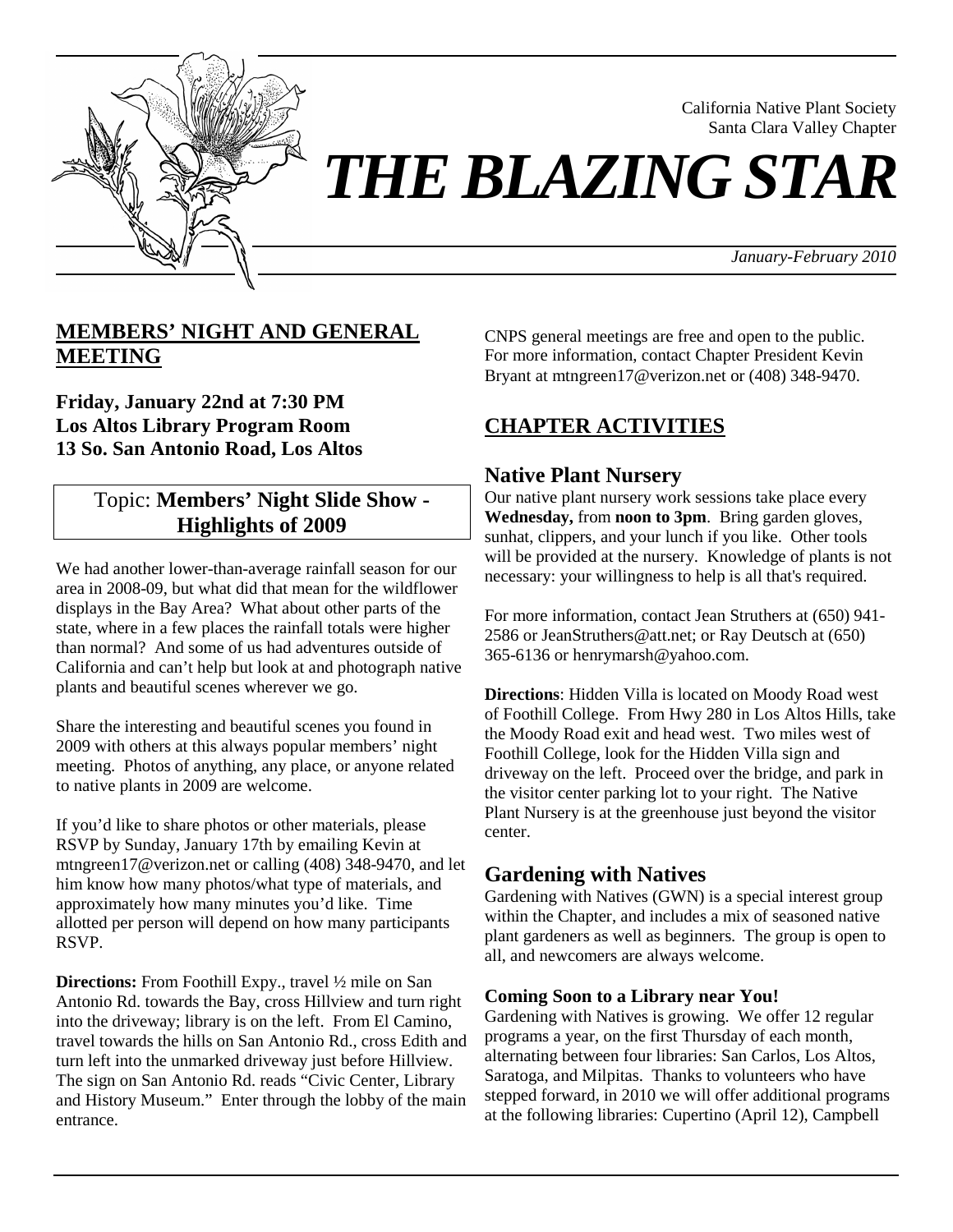(February 9, June 17, October 21), and Fremont (March 10, July 14, November 10).

If you would like to see native plant gardening programming at your local library, and can volunteer time towards organizing it, please contact Arvind Kumar (chhaprahiya@yahoo.com) to find out how.

#### **Ohlone Basketry A Talk by Linda Yamane**

#### **Thursday, January 7, 7-8:30pm CORRECTION Los Altos Youth Center, 1 N San Antonio Road, Los Altos Cosponsored by Los Altos Library**

A native Californian of Rumsien Ohlone descent, Linda Yamane is a basketmaker, artist, historian, author, musician, and speaker. She is the author of the children's book, *Weaving a California Tradition: A Native American Basketmaker*, and the coauthor of *In Full View: Three Ways of Seeing California Plants*.

Linda Yamane will talk about the history of the Ohlone people, the original inhabitants of the Bay Area, and the many uses of native plants, including creating some of the world's most intricate baskets.

**Directions to Los Altos Youth Center:** From I-280, take El Monte Road exit towards Los Altos, turn left at Foothill Expy turn right on San Antonio Rd. Go for 0.6 mile, past the light at Edith/Main, turn into the first driveway on your right (Civic Center) and park. The Youth Center will be on your right.

## **Ulistac Natural Area: A Local Treasure A talk by Jeanne-Michele Salander**

#### **Thursday, February 4, 7-8:30pm Milpitas Library, 160 N Main Street, Milpitas Cosponsored by Milpitas Library**

Ulistac Natural Area is a 40-acre parcel in the City of Santa Clara with six acres of **mixed oak habitat** and a one-acre **bird and butterfly garden**. Come to this slide show and talk to learn about its history and about the native plant gardening practices and plant successes at Ulistac.

Jeanne-Michele Salander was instrumental in the creation of Ulistac Natural Area in 1996. After years working on land use issues as an Audubon volunteer, she became an active Ulistac restoration project leader in 2000. JeanneMichele will describe the multi-partnered community coalition that enlivens the Ulistac Restoration and Education Project. Plant lists will be available.



Ulistac Natural Area *Jeanne-Michelle Salander*

**Directions to Milpitas Library**: From I-680 (North and South): Take the Calaveras Blvd. (237) exit WEST. Make a right turn at the Main St. off-ramp. The library is at the end of the off ramp. From I-880 (17) (North and South): Take the Calaveras Blvd. (237) exit EAST. Make a left turn at Abel St. then a right turn on to Weller Lane. The library is at the end of Weller on Main St. on the right.

### **Alternatives to Lawns By Deva Luna**

#### **Tuesday, February 9, 7 to 8:30 p.m. Campbell Library, 77 Harrison Avenue, Campbell Cosponsored by Campbell Library**

Tired of your lawn, but don't know what to put in instead? Come to this talk and be inspired to create a beautiful yard — without mowing or fertilizing! See a variety of no-lawn landscaping styles and ideas, get professional landscaping tips, and have fun. Sustainable landscape designer Deva Luna works for EarthCare Landscaping, and has been teaching gardening for 11 years. She is an ardent plant lover — of California native plants, herbs, edibles, Mediterraneans, and so many more.

**Directions to Campbell Library:** from I-880/Hwy 17: Take the Hamilton Ave. exit. Northbound travelers turn left on Hamilton, drive over Highway 17, and turn left on Salmar. Southbound travelers continue straight through the intersection onto Salmar. Once on Salmar, drive south until it turns into Harrison. Continue left on Harrison, past Grant. The library is on the right.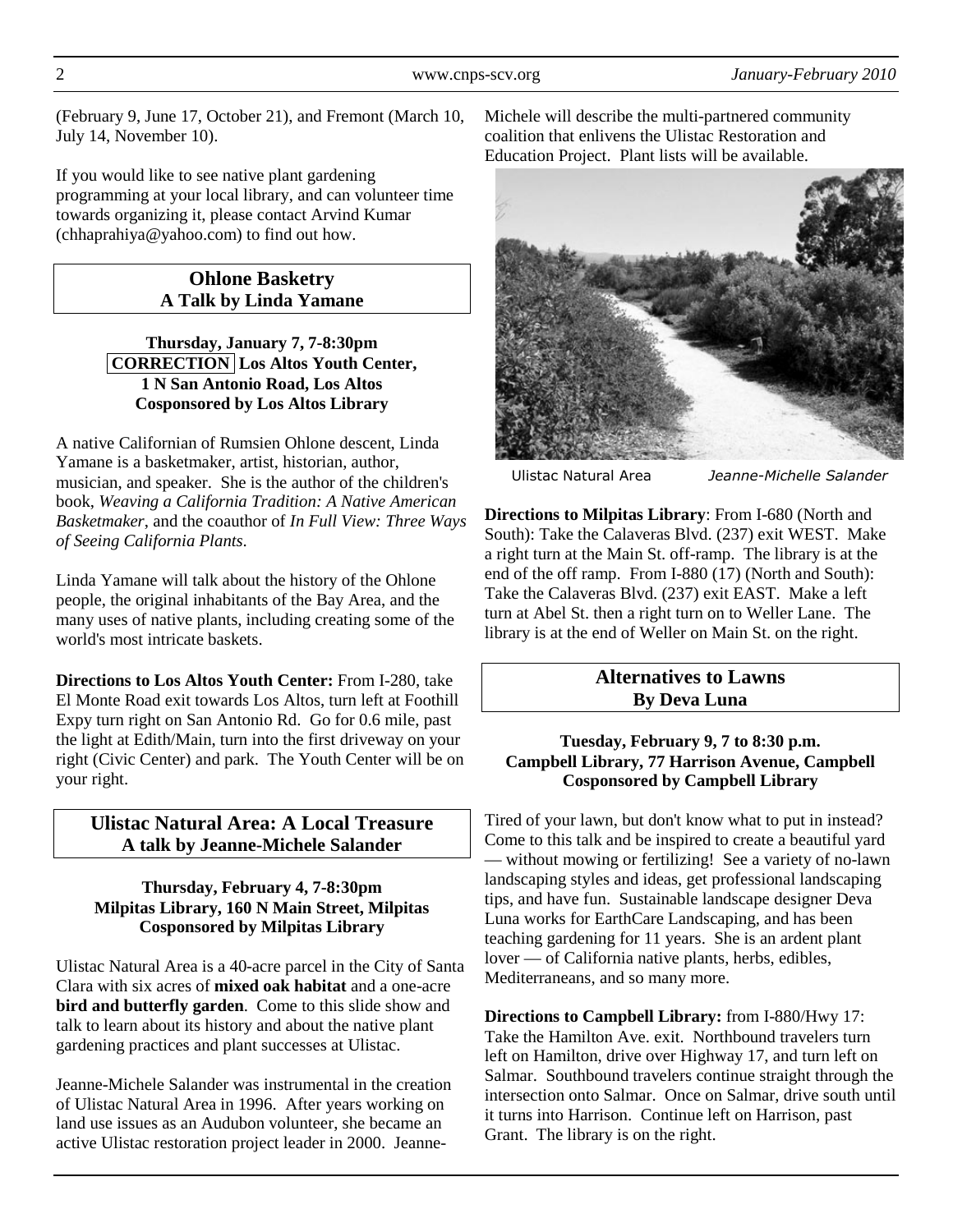| January-February 2010 |
|-----------------------|
|-----------------------|

For more information on the Gardening with Natives group, visit its website at **www.GardeningWithNatives.com**. GWN maintains a Yahoo group with over 800 members, a true resource for native plant gardeners in our area. To join the Yahoo group, visit **groups.yahoo.com/group/ GardeningWithNatives**. To contact the GWN Steering Committee, email GardeningWithNatives@yahoo.com or call Arvind Kumar at (408) 715-7020.

## **Native Hill Garden at Foothill College**

Our Chapter maintains a large California native plant garden called Native Hill at Foothill College in Los Altos Hills. Volunteers plant, weed, mulch and prune the plants on occasional Saturday and Sunday morning workdays.

If you would like to volunteer at the garden or be added to the email list to be notified of upcoming workdays, contact Phil Higgins at phidor@juno.com or (650) 941-4752.

## **Keying with Natives**

Join other native plant enthusiasts in a fun and educational atmosphere, as we hone our skills at plant identification (aka "keying"). We meet **6:30pm-8:30pm** usually on the last Friday of each month.

Upcoming meetings are **Fridays, January 29 and February 26** at the PCC building in Palo Alto. For details, contact David "Tex" Houston at tex009@sbcglobal.net or Sally Casey at (408) 377-0989.

**Directions to the PCC:** (Peninsula Conservation Center), 3921 E. Bayshore Rd., Palo Alto. From Hwy. 101, take the "San Antonio North" exit, get immediately into the lefthand turn lane, and turn LEFT onto East Bayshore. This will curve around to the left, then right. Turn right on Corporation Way. Then turn into the first driveway on your left, which leads to the PCC parking lot.

## **Chapter Council Report**

#### *By Toni Gregorio-Bunch, Chapter Vice President-Elect*

On December 5th and 6th our Chapter hosted the quarterly State CNPS Chapter Council meeting at Santa Clara University. This was the first time since 2001 that the Santa Clara Valley Chapter has hosted the Council. It was a lively and fully packed two-day event, with meetings and presentations scheduled from Saturday morning through Sunday afternoon, with a field trip following at Jasper Ridge. It was a good turnout, with some 92 registrants attending meetings and the annual banquet Saturday night. The Chapter also hosted the State Vegetation Committee and the State CNPS Board of Directors in meetings on Friday at the PCC and SCU.

Saturday night's banquet was held in Nobili Hall on the SCU campus. Attending guests included the first CNPS state president, Dr. Mac Laetsch, now a retired UC Berkeley professor. The keynote speaker for the evening was Dr. Stuart Weiss, who gave a great presentation on the Bay Checkerspot butterfly at Edgewood and Coyote Ridge.

Some of the topics discussed were the new Mission and Vision Statements; CNPS brand marketing; education programs; horticulture and native gardens issues; and invasive species challenges.

Special guest speaker Dr. Justen Whittall of SCU gave a presentation on his plant genetics and conservation research. Cindy Roessler, Sr. Resource Manager for the Mid-Peninsula Regional Open Space District spoke about the District's activities and programs.

The committee that organized this Chapter Council was made up of Kevin Bryant, Judy Fenerty, Arvind Kumar, Rose Rockwood and Toni Gregorio-Bunch, with special help from Diana Stanley and Larry Levine. There was also lots of support by volunteers that helped during the meeting, including Stella Yang and Stephen Buckhout, Georgia Stigall, and Ingrid Graeve for selling books and Emily Chin for her flower displays. Many more Chapter members attended the meeting.

If you would like to find out more about what Chapter Council is all about, go to **cnps.org**, scroll to the bottom of screen and click on the Chapter Council link to read more.

# **EDUCATION & SCHOLARSHIPS**

## **CNPS SCV Research Scholarship Rescues UCD Graduate Student from Incorrect Conclusions**

*Brynne Lazarus, a graduate student at U.C. Davis, is a Chapter scholarship recipient. Brynne may be reached at belazarus@ucdavis.edu.* 

The New Idria serpentine formation located within the BLM's Clear Creek Management Area (CCMA) is one of stark beauty and stark contrasts. Densely-vegetated serpentine chaparral gives way in many areas to barrens – nearly devoid of vegetation but for the occasional shrub island (in many cases made even more barren by OHV use). Attaining a better understanding of soil properties that perpetuate this pattern is one aspect of my graduate work at UC Davis. This knowledge is essential for restoration of serpentine soils degraded by logging, mining, and OHV use.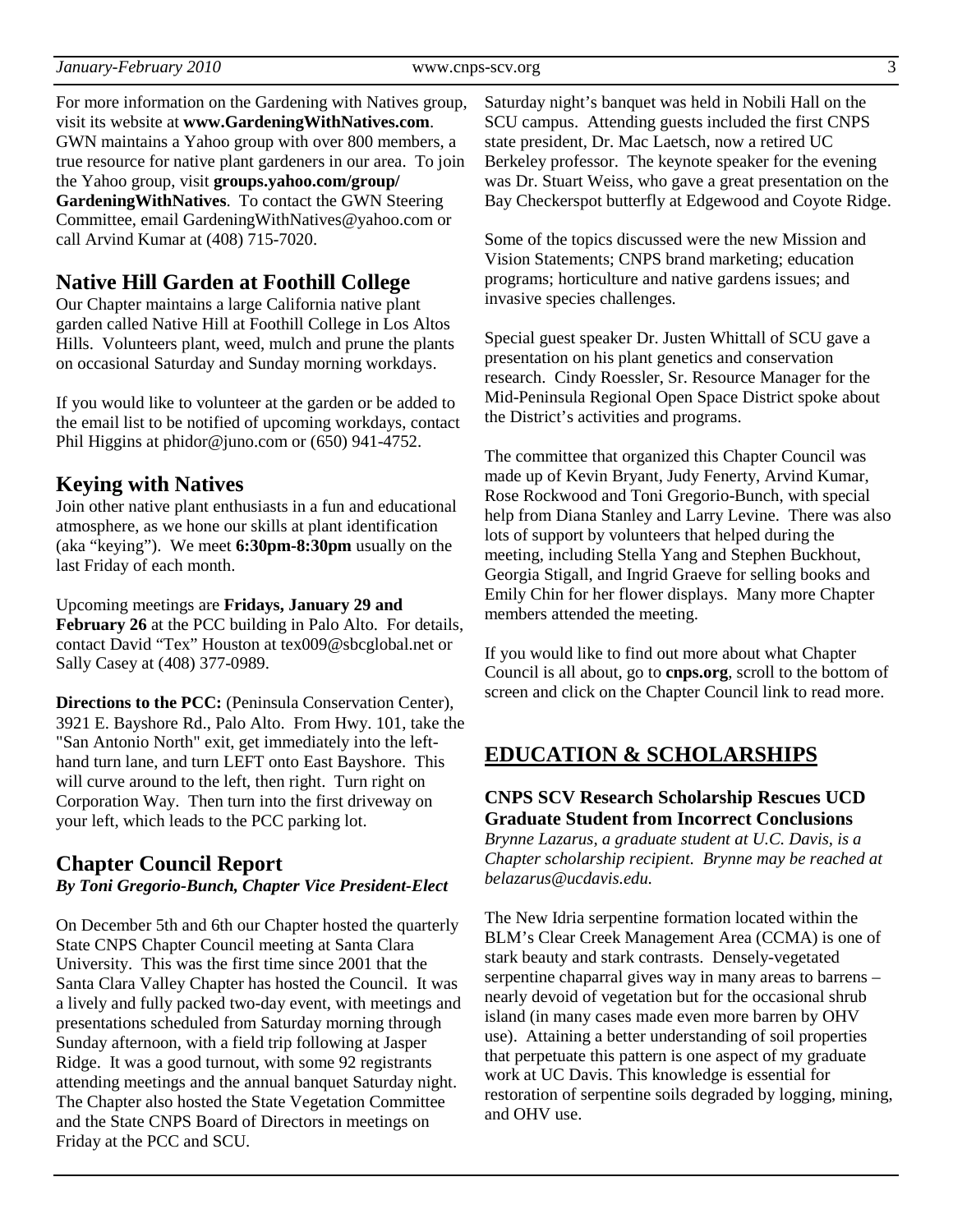I collected and characterized soils in vegetated areas and adjacent barrens as well as in shrub islands within those barrens. I also grew a native shrub (*Ceanothus cuneatus*), a native perennial forb (*Achillea millefolium*), and an invasive annual grass (*Bromus madritensis* ssp*. rubens*) in soils collected from completely barren and densely vegetated areas. I watered well, eliminating possible differences in water-holding properties between the soil types. Still plant growth was 5, 16, or 20-fold greater (for *Ceanothus*, *Achillea* and *Bromus*, respectively) in soil from vegetated areas than in soil from barren areas, indicating that chemical differences between the soils are important.

My initial data from soil analyses suggested that differences in plant-available nutrients (e.g., nitrogen, potassium, calcium) and not heavy metals (i.e., nickel, cobalt, and chromium) were responsible for these differences in



New Idria serpentine barrens with shrub/tree islands *Brynne Lazarus*

growth. Fortunately, a grant from the CNPS's Santa Clara Valley chapter made it possible for me to measure leaf and root concentrations of all these elements in the plants I had grown Lo and behold, *Bromus* and *Achillea* grown on barren serpentine soil had higher leaf and root heavy metal concentrations than their counterparts grown on serpentine soil collected from vegetated areas. *Ceanothus* responded differently – root sequestration of heavy metals by this native shrub seemed to protect its leaves from heavy metal toxicity. Its poorer growth on barrens soil may be explained by low nutrient availability.

What does this all mean? Although I still need to explore these data more thoroughly before coming to a firm conclusion, it seems possible that heavy metal toxicity

plays a role in perpetuating the pattern of barren and vegetated areas in the New Idria serpentine formation. I am very thankful to have received this scholarship, without which these new and exciting results would not have come to light.

# **CONSERVATION NEWS**

## **Seeds of Hope for San Mateo Thornmint**

*By Christal Niederer and Drew Shell* 

Edgewood Park in San Mateo County is a very special place, as shown by over 20 years of preservation and restoration work by our chapter. But did you know there's a plant found *only* at Edgewood? In fact, discovery of the

> federally endangered San Mateo thornmint (*Acanthomintha duttonii*) helped *save* Edgewood from becoming a golf course, providing critical evidence the site was worth preserving. Formerly found on San Francisco Water District property and in Emerald Hills, this diminutive annual mint now occurs only at Edgewood, and sadly is in steep decline. An estimated 53,000 plants were observed in 1998, but in 2008 just 249 were counted. The primary culprit? Invasion by non-native Italian rye grass (*Lolium multiflorum*).

> This dire situation spurred biologists from Creekside Center for Earth Observation (CCEO) to begin an intensive propagation and restoration effort, funded by a Preventing Extinction grant from the U.S. Fish and Wildlife Service. And CNPS volunteer weeders have been providing "boots on the ground" as needed to help with the effort, as

well as pushing back other looming invaders at the periphery of the habitat like hedgedog dogtail grass (*Cynosurus echinatus*) and yellow star-thistle (*Centaurea solstitialis*).

These efforts reached a major milestone in early November, when CCEO scientists, park staff, and volunteers from Friends of Edgewood and CNPS collaborated to plant 12,500 tiny but precious thornmint seeds near the existing population. Seed came from plants grown at Berkeley's UC Botanical Garden (using seed collected years ago from Edgewood), and was planted in test plots with various treatments (scraping, hand weeding, control) to determine optimal restoration techniques for the site. By late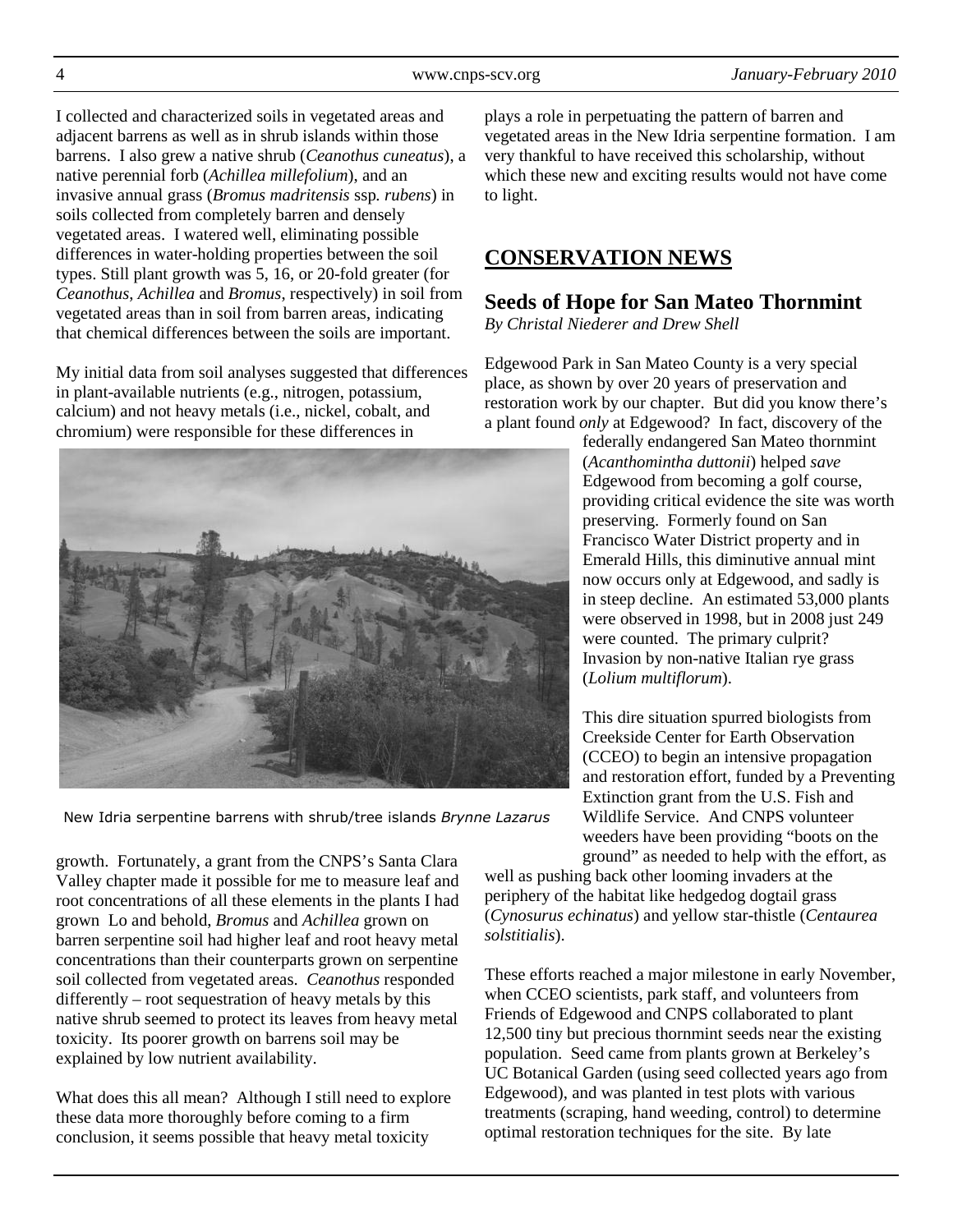November, after 3 weeks of careful hand watering, tiny little thornmint seedlings were observed!

Restoration and seeding at Edgewood will continue in coming years, and reintroduction at other suitable sites near Edgewood may be attempted as well. And though San Mateo thornmint is too specialized to ever become widespread in our area, it's hoped these efforts will at least ensure it remains



*Acantomintha duttoni Niall McCarten & CNPS*

forever part of the wildflower heritage we hand to future generations. Hats off to the dedicated team at CCEO, as well as to our chapter volunteers!

PS: While we'd love to share this project up close, we ask you to respect this rare and delicate plant by staying on the trails at Edgewood.

### **Water Efficient Landscape Ordinance**

As of January 1, 2010, all cities and counties must adopt a Model Water Efficient Landscape Ordinance as mandated by California State Assembly Bill 1881. Each community is addressing the State Legislation in its own individual way as per constraints of lot size, slope and building codes, and with an eye to compliance with State Water Resource Control Board's storm water runoff permit parameters.

It appears that industry is addressing water use and storm water pollutant runoff more seriously than are suburban homeowners. For example, homeowners can upgrade or adjust their lawn irrigation systems to save some water, but they can save a lot more by totally removing turf and replacing it with drought tolerant native or Mediterranean plants.

The need for water conservation is very real. Members are encouraged to contact their city planning department or council members to learn more about their local ordinance and give their comments.

For more information contact Jean Struthers, who is serving on the Los Altos Hills committee, at (650) 941-2586 or JeanStruthers@att.net; or Libby Lucas (Chapter Conservation Chair, Santa Clara County) at JLucas1099@aol.com.

## **CHAPTER SERVICE OUTINGS**

#### **Habitat Restoration at Edgewood Park**

Join us as we remove invasive exotic plants and protect Edgewood's sensitive habitats. **Friday weeding sessions, starting at 9am**, occur year-round. Wednesday evening sessions will resume next spring.

For details, including schedules and meeting places, see our Weed Warriors website at **edgewood.thinkersrus.net**, contact Paul Heiple at (650) 854-7125 or pheiple@ gmail.com, or email John Allen at jcakwa@earthlink.net.

## **CHAPTER FIELD TRIPS**

Chapter field trips are free and open to the public. They are oriented to conservation, protection and enjoyment of California native plants and wildlife, and we adhere to all rules and guidelines for the lands on which we are visiting.

**In our region it is very important to be prepared for hiking on rugged & steep terrain, wide temperature ranges and rapidly changing conditions at any time of year. All participants should wear sturdy footwear and carry sufficient water, sun protection, food, clothing layers, personal first aid and other supplies you may need. If you have any questions about your ability to participate in a particular field trip, please contact the trip leader in advance.** 

#### **Sat Jan 9 10am Año Nuevo State Park**

Join us as we revive a Chapter tradition of welcoming the New Year with a walk and picnic at Año Nuevo State Park on the San Mateo County coast. The park is located south of Pescadero and just north of the Santa Cruz County line.

Meet in the parking lot (day use fee collected) **at 10:00am**. Latecomers will find us on the trail through the coastal prairie. We'll also enjoy sea cliff vegetation, raptors, songbirds and marine mammals. Pack a lunch; low tide is at 12:38pm, so we'll picnic on the beach in the area in which seal tour reservations are not required.

As an "exploratory" field trip, the ending time and depth of botanical discussion will depend on participants, but the complexity of natural history at Año Nuevo is engaging at any level! Bring binoculars and layers for variable conditions including wind, sun and fog.

Heavy rain or State Park budget-related closure cancels; there will be a **status message** on (650) 941-1068 starting at 7am on January 9. For more information or to RSVP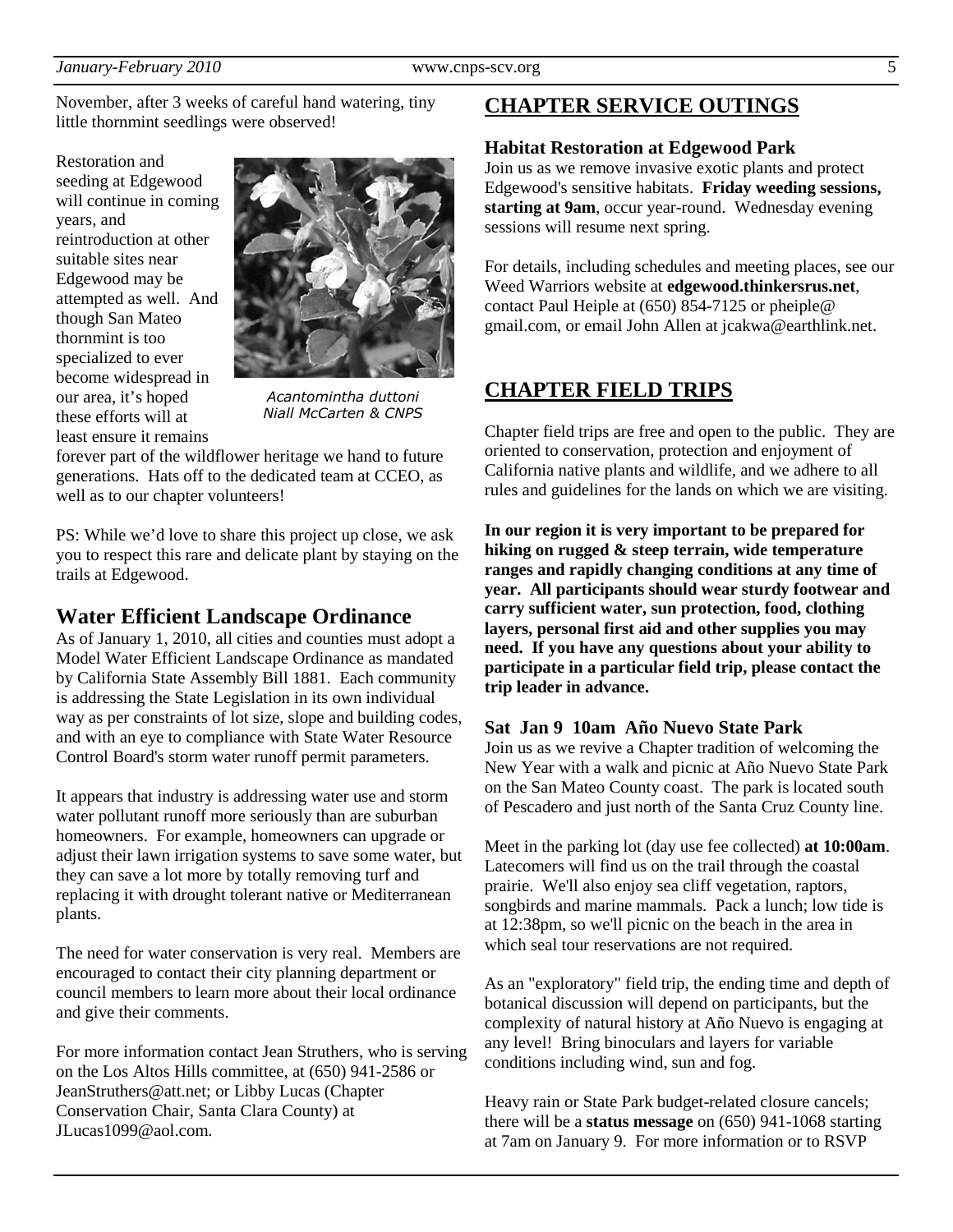(appreciated but not required) contact Georgia Stigall at (650) 941-1068 or GeorgiaStigall@yahoo.com.

# **Sat Jan 16 9:30am**

#### **Picchetti Ranch and Stevens Creek County Park**

Join Stella Yang and Kevin Bryant on a hike to see Western leatherwood, *Dirca occidentalis*, at its southernmost known location. The hike is around 8 miles, a greater distance than most Chapter field trips, but the trail is relatively level and we'll hike at an easy pace. If it rains the trails may be a little slippery but we'll be rewarded by waterfalls.

**Meet at 9:30 am** at the parking lot of Picchetti Ranch Preserve. We expect to be **back by 2:30pm**. For more information, contact Stella at yscottie@pacbell.net or (408) 255-6233; or Kevin at mtngreen17@verizon.net or (408) 348-9470.

**Directions** to Picchetti Ranch parking: From the intersection of I-280 and Foothill Expy., go 3.5 miles southwest (toward the mountains) on Foothill Blvd./ Stevens Canyon Rd. Turn right on Montebello Rd. The Preserve parking is 0.5 miles up Montebello on the left.

## **Sun Jan 31 10am**

#### **Stanford Trees and Landscape History**

Join co-leaders John Rawlings and Andy Butcher for an outing that will visit some of the oldest cultivated trees and shrubs on the Stanford University campus. We'll start at **10am**, in front of Memorial Church in the Main Quad at the end of Palm Drive and, as time allows, follow Lomita Mall to the Cantor Center (starting point of last year's field trip). Plan for about three hours.

We will highlight landscape changes from the pre-European period to the development of the University in this area, which is part of the San Francisquito Creek watershed. We will also note the historical and current use of native plants on campus.

Andy will also lead a visit to nearby Frenchman's Garden on Frenchman's Lane at the intersections with Gerona and Estudillo, Stanford. This is a California native garden designed by Antonia Bava. A slideshow of the garden may be viewed at **www.abava.com/expertise/cultural**.

Plant lists are on the web: **trees.stanford.edu/treewalks/ treemaps.htm** (Inner Quad tree map; Cantor Arts Center tree map); and **trees.stanford.edu/Arboretum1909.htm** (checklist of trees and shrubs growing in the Arizona Garden/Mausoleum/Angel of Grief area in 1909 and 2008). For more information, contact Andy at AndyButcher@sbcglobal.net or (408) 203-5828.

**Directions:** Maps and driving instructions are available at **www.stanford.edu/dept/visitorinfo/plan/maps.html**. Most A and C parking spaces are available for the public (for free) on weekends.

#### **Sat Feb 6 11am**

#### **Los Gatos Canyon: Plant ID-ing for Beginners**

Join trip leader Kevin Bryant on a hike up Los Gatos Creek Canyon to meet some of the interesting plants that call the area home. Meet big berry manzanita, Indian warrior, and maidenhair fern, just to name a few, and hear tips on easy ways to ID (identify) some of the plants that occur here (Kevin promises not to use scientific names unless asked).

This easy hike will be less than 3 miles (some slow steady climbing will be involved), and will last approx. 2 to 3 hours. Trip size is limited, and an RSVP is required to receive directions to the trailhead, which will be somewhere in the Town of Los Gatos. Contact Kevin at mtngreen17@verizon.net, or at (408) 348-9470 to **make your reservation**.

**Sat Feb 20 10am San Pedro Valley County Park**  Join Co-leaders Toni Corelli and Alf Fengler on an early spring outing at San Pedro Valley County Park. We will explore the Hazelnut Trail and return along the Middle Fork of San Pedro Creek on the Weiler Ranch Trail.

We can expect some early blooms: Montara manzanita (*Arctostaphylos montaraensis*), pink-flowering currant (*Ribes sanguineum* var. *glutinosum*), Indian paintbrush (*Castilleja affinis*), and others.

The trip will be an easy 5-mile loop hike through coastal scrub and chaparral plus some riparian woodland. It will include an elevation gain and loss of about 600 feet and is expected to **last until 2pm**.

For more information contact Alf Fengler at afengler@acm.org or (650) 345-7045.

**Directions**: The Park is located at 600 Oddstad Blvd. in Pacifica. From the South Bay, take I-280 north then merge onto Skyline Blvd./CA-35 via exit 14 toward Pacifica. After 3.5 miles turn left onto Sharp Park Rd. down towards the coast. Follow the signs for Cabrillo Hwy./CA-1 south toward Santa Cruz. Go for 2.5 miles then turn left at Linda Mar Blvd., go for 2 more miles until the road ends at Oddstad. Turn right and then immediately left into the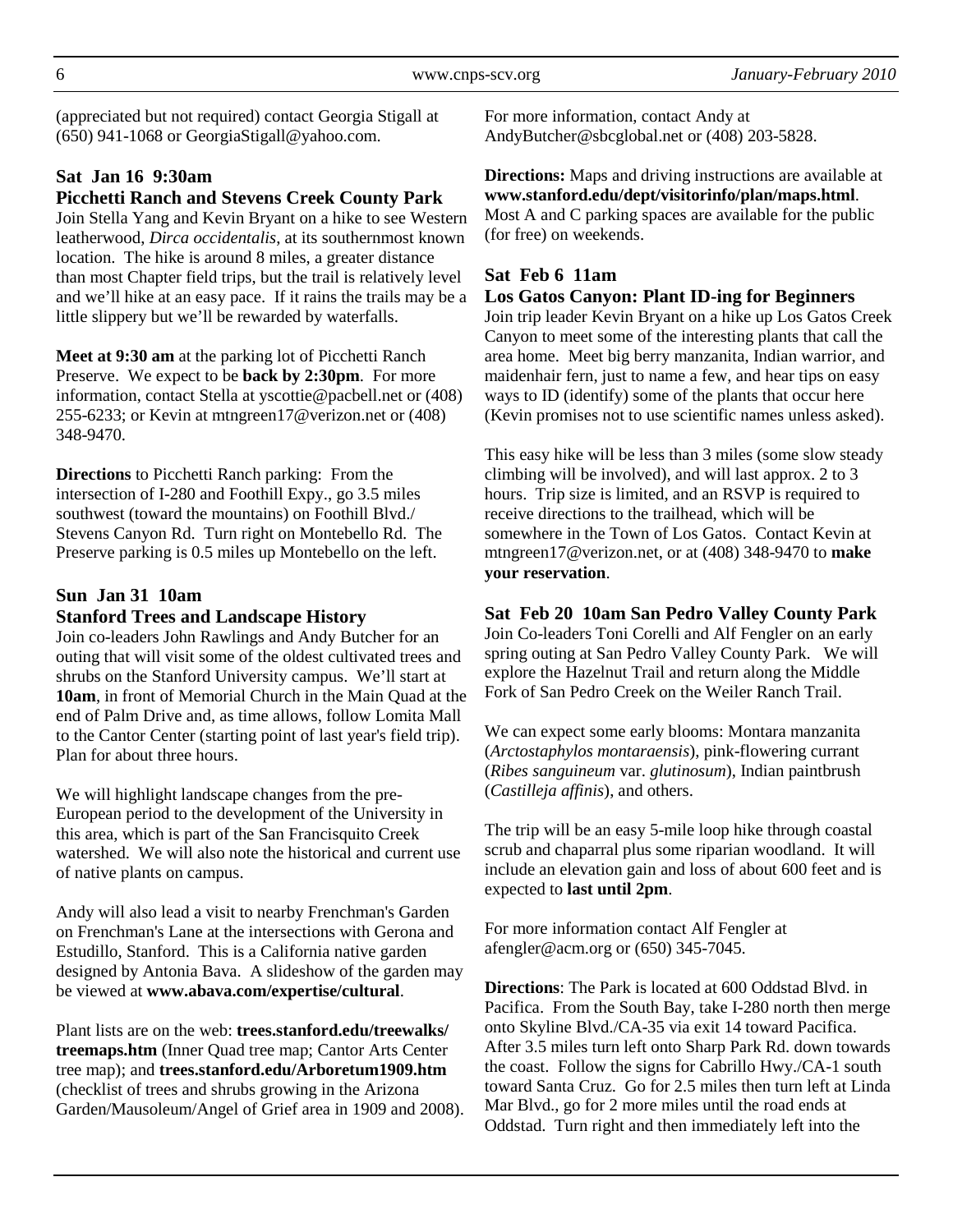park. County Park day use fee is \$5 per vehicle. **Meet at 10am** in front of the Visitor Center. Bring water and a lunch. Heavy rain cancels.

#### **Sun Mar 7 10am Rise of the Sporophytes!**

Dateline: Edgewood - Oceanic invaders swarm land! Drastically alter climate! Fundamentally shift course of ALL LIFE ON EARTH!... No, it's not a disaster flick... It's the amazing story of plant life on our planet!

Join Drew Shell for this romp through time and botanical adaptation… our "classroom" will be Edgewood County Park, and we'll certainly look at anything interesting it has to offer at this time of year, but our primary focus will be the major twists and turns of 500 MILLION YEARS of plant evolution. We'll cover about three miles in about three hours.

This special, educational hike is **limited** to 15 people. **CNPS members** (with immediate family or one guest) have priority until one week before the hike. **To sign up** or get more info, contact Drew Shell (shell@corp.webtv.net) or Carolyn Dorsch (650) 804-6162.

#### **Save the Dates!**

For details on these upcoming field trips, check the next issue of this newsletter or the Chapter website at **www.cnps-scv.org.**

| Date      | <b>Leader</b> | <b>Location</b>             |  |
|-----------|---------------|-----------------------------|--|
| Sunday    | Ken           | San Bruno Mountain          |  |
| Mar 14    | Himes         |                             |  |
| Saturday- | Michael       | Golden Valley and Grass     |  |
| Monday    | Yantos        | Valley Wilderness -- desert |  |
| Mar 27-29 | Carolyn       | wildflowers southeast of    |  |
|           | Dorsch        | Ridgecrest.                 |  |

### **ANNOUNCEMENTS**

*News and Activities from Other Organizations*

### **Edgewood Docent Training Begins Jan 20**

Friends of Edgewood Natural Preserve (FOE) will offer docent training in January for their spring Wildflower Walks. Edgewood is wonderful resource containing several plant communities in addition to the Serpentine grasslands that are the highlight of our Wildflower Walks. Docents are vital to FOE's ability to attract and educate the public about preservation and restoration projects as well as the bright serpentine flowers they see as they drive past on Interstate 280.

FOE's training provides **Wednesday evening** presentations (in Redwood City) by very knowledgeable speakers; **Saturday hikes** through Edgewood led by these speakers; and a binder full of facts about the Natural Preserve. The training materials cost \$25.

To register or for more information, please email Mary Wilson at **docent-trainer@friendsofedgewood.org** or leave a phone message at 1(866) GO EDGEWOOD.

# **CHAPTER OFFICERS FOR 2010**

At our November general meeting, we elected our officers for 2010 (see table below).

The Chapter acknowledges and thanks outgoing Chapter Vice-President Arvind Kumar and outgoing Chapter Treasurer Paul Heiple. Paul served as the Chapter's careful and dedicated treasurer for the past 8 years.

Contact information for all officers and chairs is on the Chapter website at **www.cnps-scv.org**. Click on "Officers & Chairs" in the left column of the home page.

To learn more about volunteering with the Chapter, to ask any other questions or to give suggestions, please contact any of the officers or chairs.

| <b>Title</b>     | <b>Name</b>   | <b>Phone</b> | Email           |
|------------------|---------------|--------------|-----------------|
| <b>President</b> | Kevin         | (408)        | mtngreen $17@$  |
|                  | <b>Bryant</b> | 348-9470     | verizon.net     |
| <b>Vice</b>      | Toni          | (408)        | tonig@flash.net |
| <b>President</b> | Gregorio      | 373-4497     |                 |
|                  | -Bunch        |              |                 |
| <b>Recording</b> | Leighton      | (650)        | LeightonNakata  |
| <b>Secretary</b> | Nakata        | 947-9989     | @yahoo.com      |
| <b>Treasurer</b> | Julie         | (415)        | julie.scherer@  |
|                  | Scherer       | 317-4681     | gmail.com       |
| Past             | Judy          | (408)        | judy@           |
| <b>President</b> | Fenerty       | 655-3493     | fenerty.com     |

To join our Chapter email list please use the signup link at the bottom of our Chapter home page at **www.cnpsscv.org**, or send your signup request to judy@fenerty.com.

# **DEADLINE FOR THE NEXT** *BLAZING STAR*

**Saturday, February 6, 2010** 

**Email: mattsson@surfpix.net Phone: (408) 255-3767**